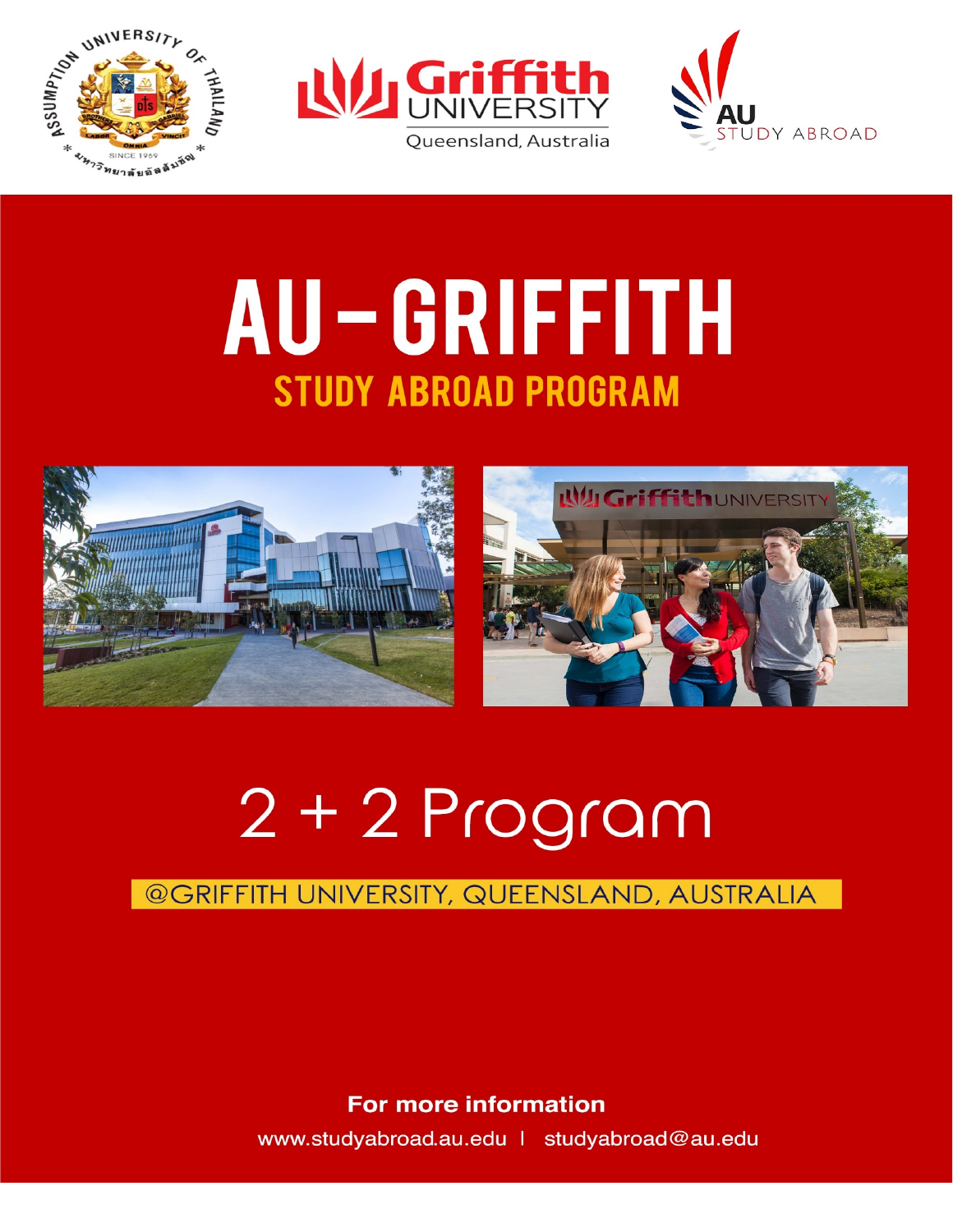## **Program Title (Undergraduate Griffith)**

**Bachelor of Business (1034) 120 CP**

AU students who want to apply for **AU-Griffith Study Abroad Program** will have to complete all subjects are listed at Assumption University during two years or 71 credits at Assumption University with accumulative G.P.A. of 2.20 before starting the courses at Griffith.

| <b>Assumption University</b>                                                                                                                              | <b>Griffith University</b>                                                        |
|-----------------------------------------------------------------------------------------------------------------------------------------------------------|-----------------------------------------------------------------------------------|
| MKT 2280 Principles of Marketing                                                                                                                          | 1003MKT Introduction to Marketing                                                 |
| MGT 2900 Principles of Management                                                                                                                         | 1101IBA Management Concepts                                                       |
| <b>ACT 1600 Fundamentals of Financial</b><br>Accounting + ACT 2620 Fundamentals of<br><b>Managerial Accounting</b>                                        | 1102AFE Accounting for Decision Making<br>2108AFE Financial Accounting (elective) |
| FIN 2700 Money, Banking and Financial<br><b>Markets</b>                                                                                                   | 1203 AFE Money, Banking and Finance                                               |
| BG 2400 / ECO 2202 Macroeconomics                                                                                                                         | 1303AFE Economics for Decision Making 1                                           |
| BG 1201 / SA 1201 Statistics I + BG 2200 /<br>SA 2200 Statistics II                                                                                       | 1305 AFE Business Data Analysis                                                   |
| MGT 2404 Managerial Psychology                                                                                                                            | 2005 EHR Organisational Behaviour                                                 |
| BG 1400 Business Law $I + BG$ 1401 Business<br>Law II                                                                                                     | 2105AFE Introduction to Business Law                                              |
| 3 courses from the following:                                                                                                                             | 30CP Free Choice electives                                                        |
| IBM 2702 International Business Environment                                                                                                               |                                                                                   |
| FIN 2201 Principles of Finance                                                                                                                            |                                                                                   |
| BG 2401 / ECO 2201 Microeconomics                                                                                                                         |                                                                                   |
| BG 1200 / MA 1200 Mathematics for Business                                                                                                                |                                                                                   |
| <b>Course required for completion of degree</b><br>Students can complete the Bachelor of Business in 1.5 years (120CP) commencing in Trimester<br>1 or 2. |                                                                                   |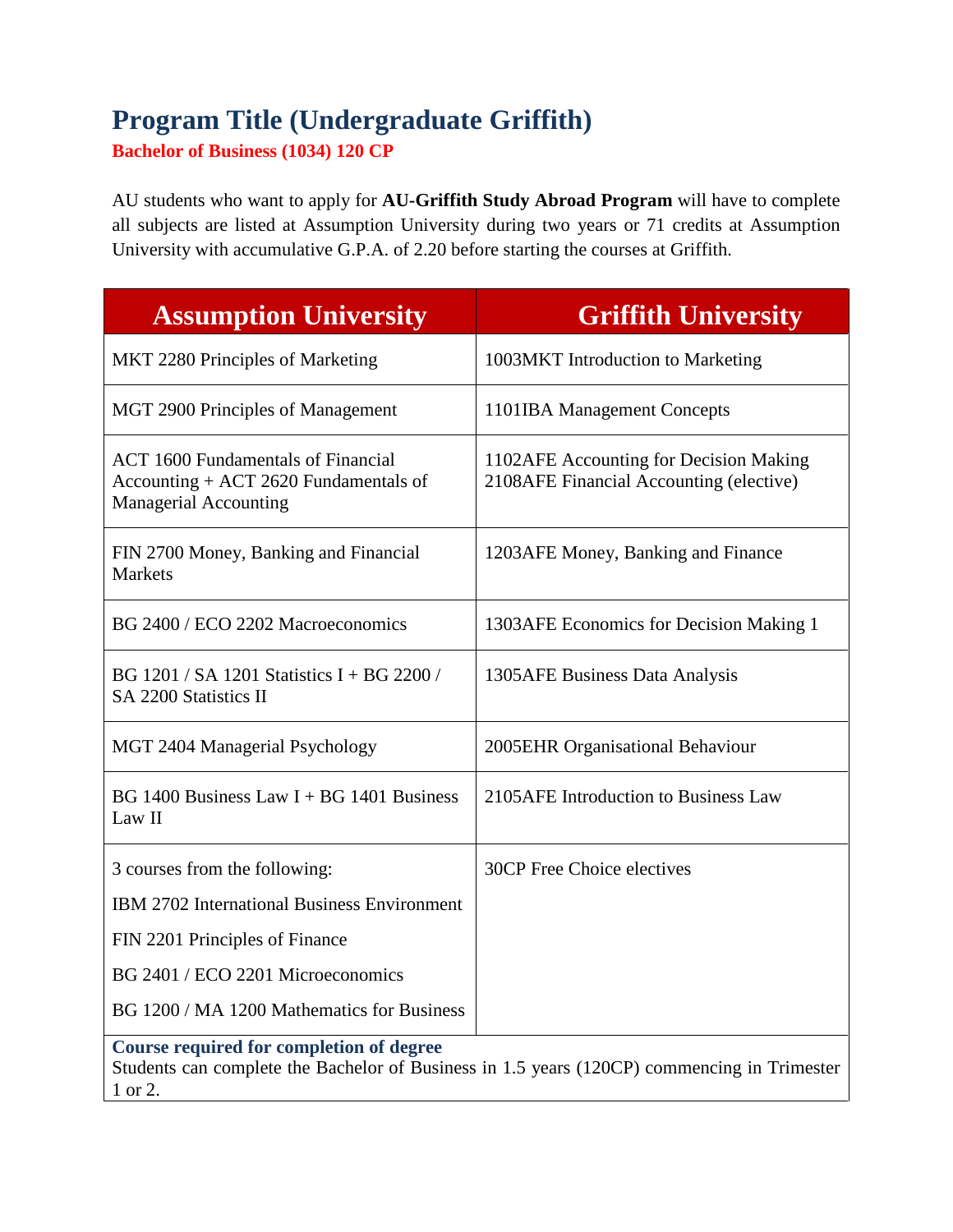### **Program Title (Undergraduate Griffith)**

**Bachelor of Commerce (1035) 140 CP**

AU students who want to apply for **AU-Griffith Study Abroad Program** will have to complete all subjects are listed at Assumption University during two years or 71 credits at Assumption University with accumulative G.P.A. of 2.20 before starting the courses at Griffith.

| <b>Assumption University</b>                                                                                                                                        | <b>Griffith University</b>                                                        |
|---------------------------------------------------------------------------------------------------------------------------------------------------------------------|-----------------------------------------------------------------------------------|
| MKT 2280 Principles of Marketing                                                                                                                                    | 1003MKT Introduction to Marketing                                                 |
| MGT 2900 Principles of Management                                                                                                                                   | 1101IBA Management Concepts                                                       |
| <b>ACT 1600 Fundamentals of Financial</b><br>Accounting + ACT2620 Fundamentals of<br><b>Managerial Accounting</b>                                                   | 1102AFE Accounting for Decision Making<br>2108AFE Financial Accounting (elective) |
| FIN 2700 Money, Banking and Financial<br><b>Markets</b>                                                                                                             | 1203AFE Money, Banking and Finance                                                |
| BG 2400 / ECO 2202 Macroeconomics                                                                                                                                   | 1303AFE Economics for Decision Making 1                                           |
| BG 1201 / SA 1201 Statistics I + BG 2200 /<br>SA 2200 Statistics II                                                                                                 | 1305 AFE Business Data Analysis                                                   |
| MGT 2404 Managerial Psychology                                                                                                                                      | 2005 EHR Organisational Behaviour (elective)                                      |
| BG 1400 Business Law $I + BG$ 1401 Business<br>Law II                                                                                                               | 2105AFE Introduction to Business Law                                              |
| 1 course from the following:                                                                                                                                        | 10CP Free Choice Elective                                                         |
| IBM 2702 International Business Environment                                                                                                                         |                                                                                   |
| FIN 2201 Principles of Finance                                                                                                                                      |                                                                                   |
| BG 2401 / ECO 2201 Microeconomics                                                                                                                                   |                                                                                   |
| BG 1200 / MA 1200 Mathematics for Business                                                                                                                          |                                                                                   |
| <b>Course required for completion of degree</b><br>Students can complete the Bachelor of Business of Commerce in 2 years (140CP) commencing<br>in Trimester 1 or 2. |                                                                                   |